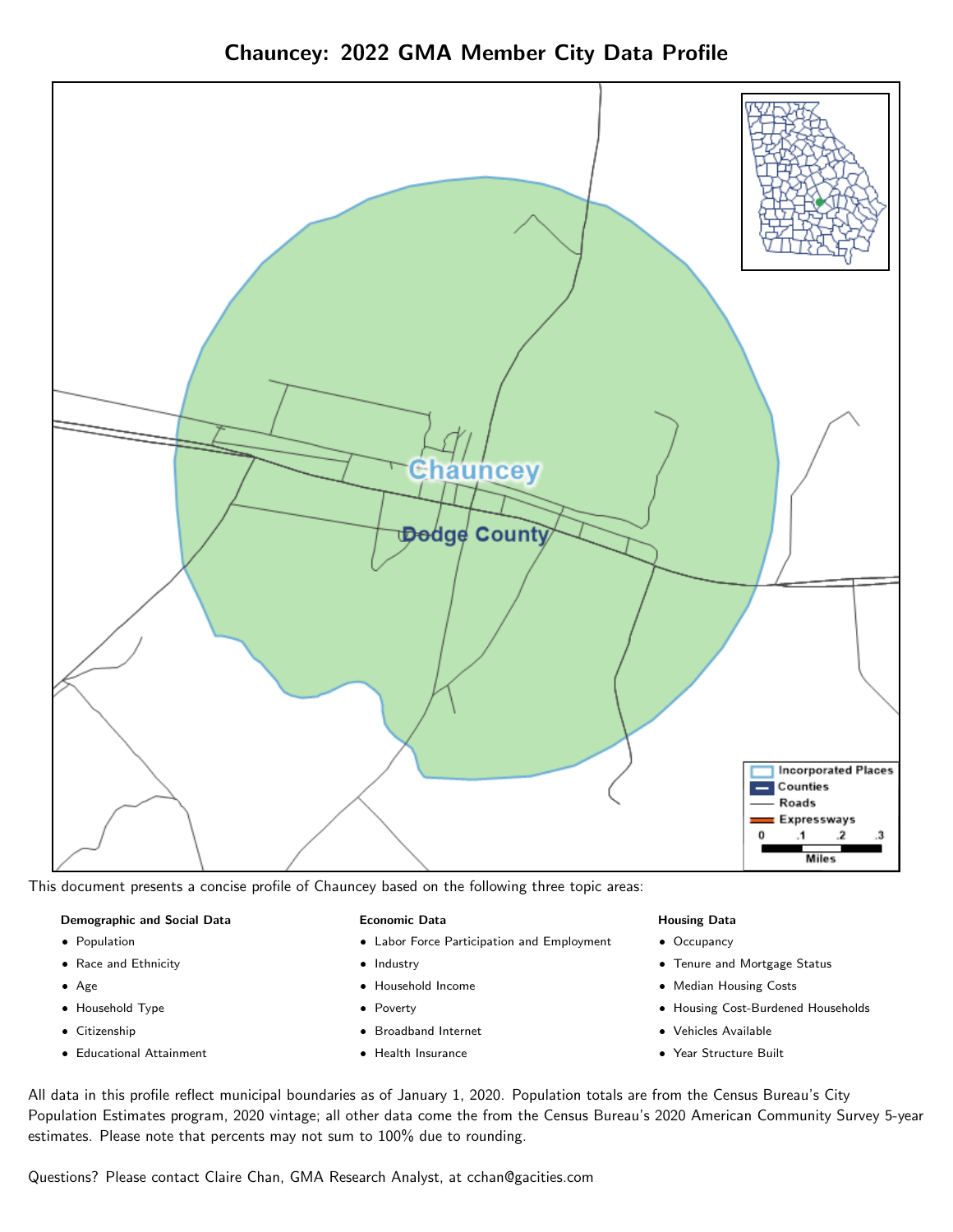#### Chauncey: Demographic and Social





**Citizenship** 

# Native Born 100%

#### Race and Ethnicity



Source: U.S. Census Bureau, City Population Estimates, 2020 vintage Source: American Community Survey, 2020 5-year estimates, table B03002

#### Household Type



Source: American Community Survey, 2020 5-year estimates, table B01001 Source: American Community Survey, 2020 5-year estimates, table B11001

#### Educational Attainment



Source: American Community Survey, 2020 5-year estimates, table B05002 Source: American Community Survey, 2020 5-year estimates, table B15002

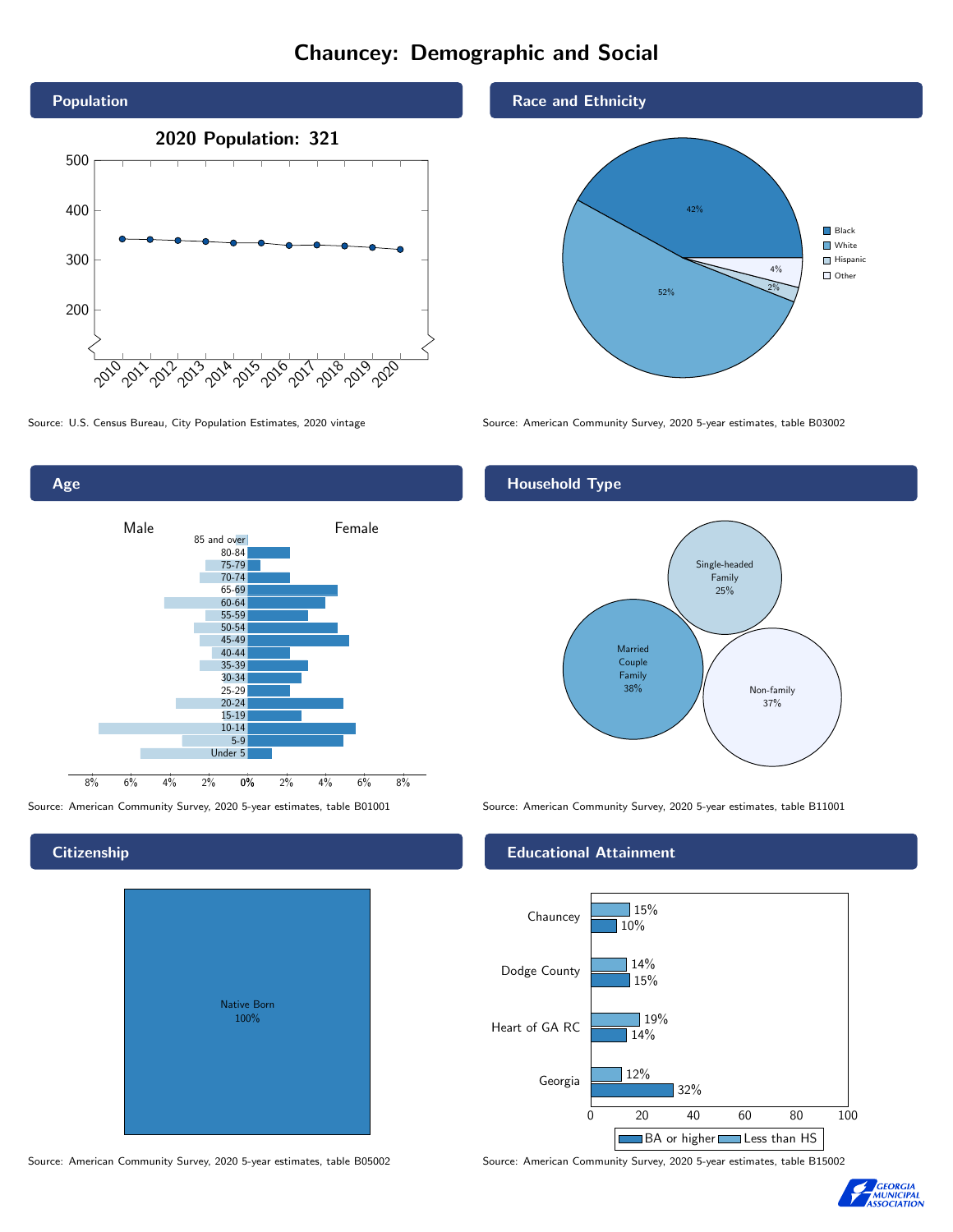### Chauncey: Economic



Source: American Community Survey, 2020 5-year estimates, table B23001 Note: Unemployment rate is based upon the civilian labor force.

#### **Industry**

| Agriculture, forestry, fishing and hunting, and mining      | 3%    |
|-------------------------------------------------------------|-------|
| Construction                                                | 5%    |
| Manufacturing                                               | 26%   |
| <b>Wholesale Trade</b>                                      | $1\%$ |
| Retail Trade                                                | $4\%$ |
| Transportation and warehousing, and utilities               | 3%    |
| Information                                                 | 2%    |
| Finance and insurance, real estate, rental, leasing         | 6%    |
| Professional, scientific, mgt, administrative, waste mgt    | $0\%$ |
| Educational services, and health care and social assistance | 39%   |
| Arts, entertainment, recreation, accommodation, food        | $1\%$ |
| service                                                     |       |
| Other services, except public administration                | 6%    |
| Public administration                                       | 6%    |

Source: American Community Survey, 2020 5-year estimates, table C24030



Source: American Community Survey, 2020 5-year estimates, tables B19013 and B19025 Source: American Community Survey, 2020 5-year estimates, table B17010

Broadband Internet No 50% Yes 50%

#### Health Insurance



Source: American Community Survey, 2020 5-year estimates, table B28002 Source: American Community Survey, 2020 5-year estimates, table B18135



#### Poverty